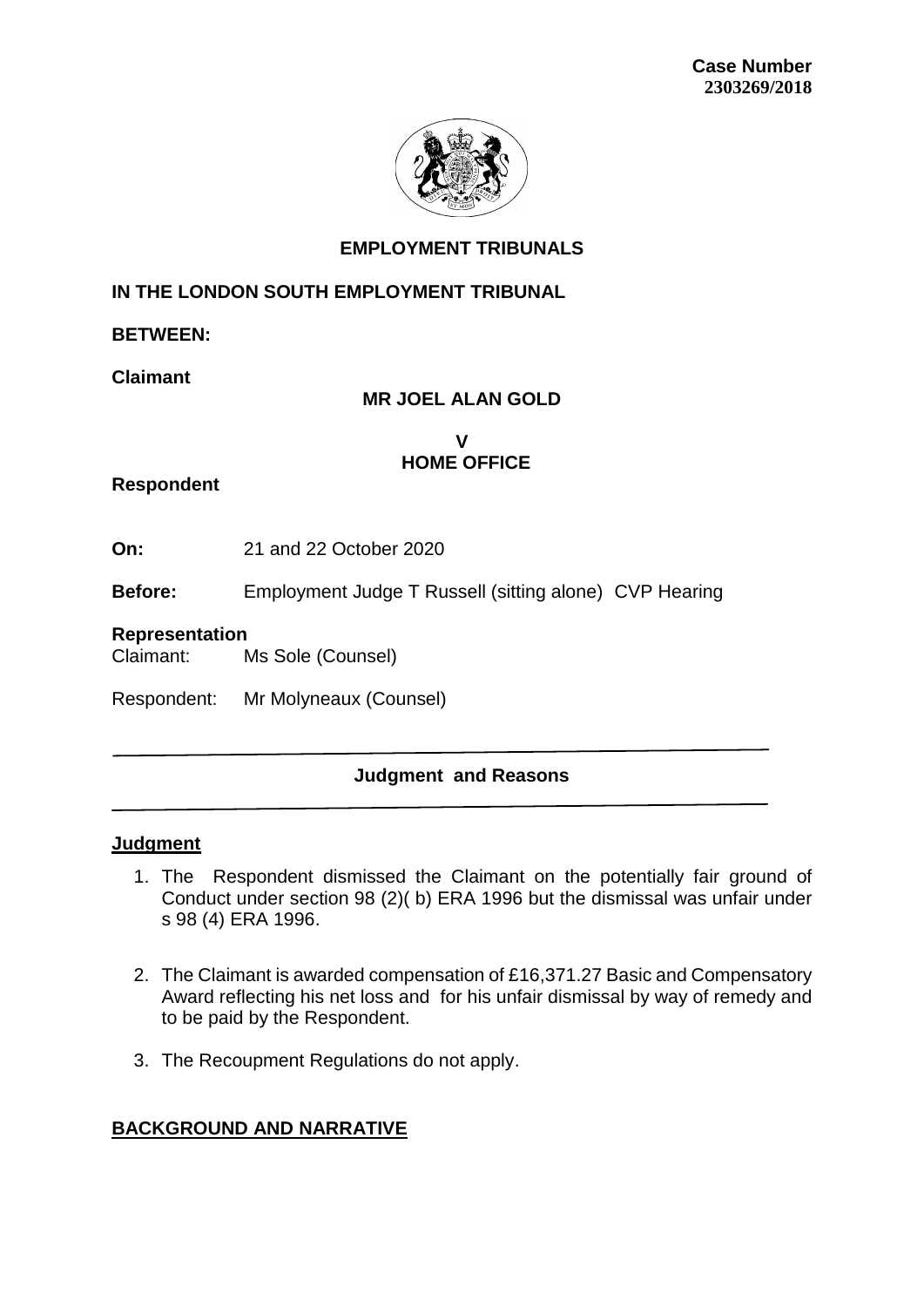- 1. The Claimant was summarily dismissed from his job as a Higher Officer Border Force for the Home Office on 4 June 2018 on the grounds of gross misconduct following alleged racist remarks. He claims Unfair Dismissal.
- 2. I accepted, through an unopposed Rule 50 application from the Respondent, the anonymisation of the names of those involved in the internal allegation so that ( in particular ) the witnesses to the events leading to the Claimant being disciplined were referred to by their initials only .
- 3. The Claimant's dismissal followed an investigation that was commenced after a Border Force Officer, AS, reported that she had witnessed the Claimant use racially offensive language ( including a reference to Vietnamese nationals as "Gooks" and to a coworker as a "Paki") .These first two allegations were allegedly corroborated by another Officer in particular , MB.
- 4. During the investigation the Claimant stated that he had on another occasion referred to a black colleague as "King of the Jungle" ( which became a third allegation ) and referred to an incident ( in a different context ) where others had referred to a co - worker as "Taliban Tom" which also led to allegations of impropriety against the Claimant . And the final and fifth allegation made, following an allegation from AS, was that the Claimant stated he would not recruit any "fat women".
- **5.** Only the first three allegations were pursued to a final disciplinary decision but led to the Claimant's dismissal and an unsuccessful appeal despite the Claimant's protestations of innocence.
- 6. There have been considerable delays in progressing the Tribunal claims , partly due to Covid, before the opportunity to hear his substantive complaints by way of a full hearing by CVP on 21 and 22 October with each of the parties represented ( professionally) by Counsel .

### **Evidence**

I heard oral sworn evidence from the Claimant and for the Respondent from Ms. Meers who determined the Claimant's dismissal and Mr Coram who heard the Claimant's appeal. I also heard helpful submissions from the parties' representatives.

### **Findings of Fact**

### **General Findings**

1. There were, at one time or other, 5 allegations of misconduct against the Claimant. I refer to these (with my own numbering not that of the Respondent) as follows. The 2 most serious were that he had referred to Vietnamese immigrants as Gooks (allegation one) and people of Pakistani Origin as Paki (allegation two). The other allegations reflected describing a Nigerian work colleague as " king of the Jungle" (allegation three) , a reference he made to not employing fat women (allegation four) , and a discussion when the term " Taliban Tom " was used and inappropriately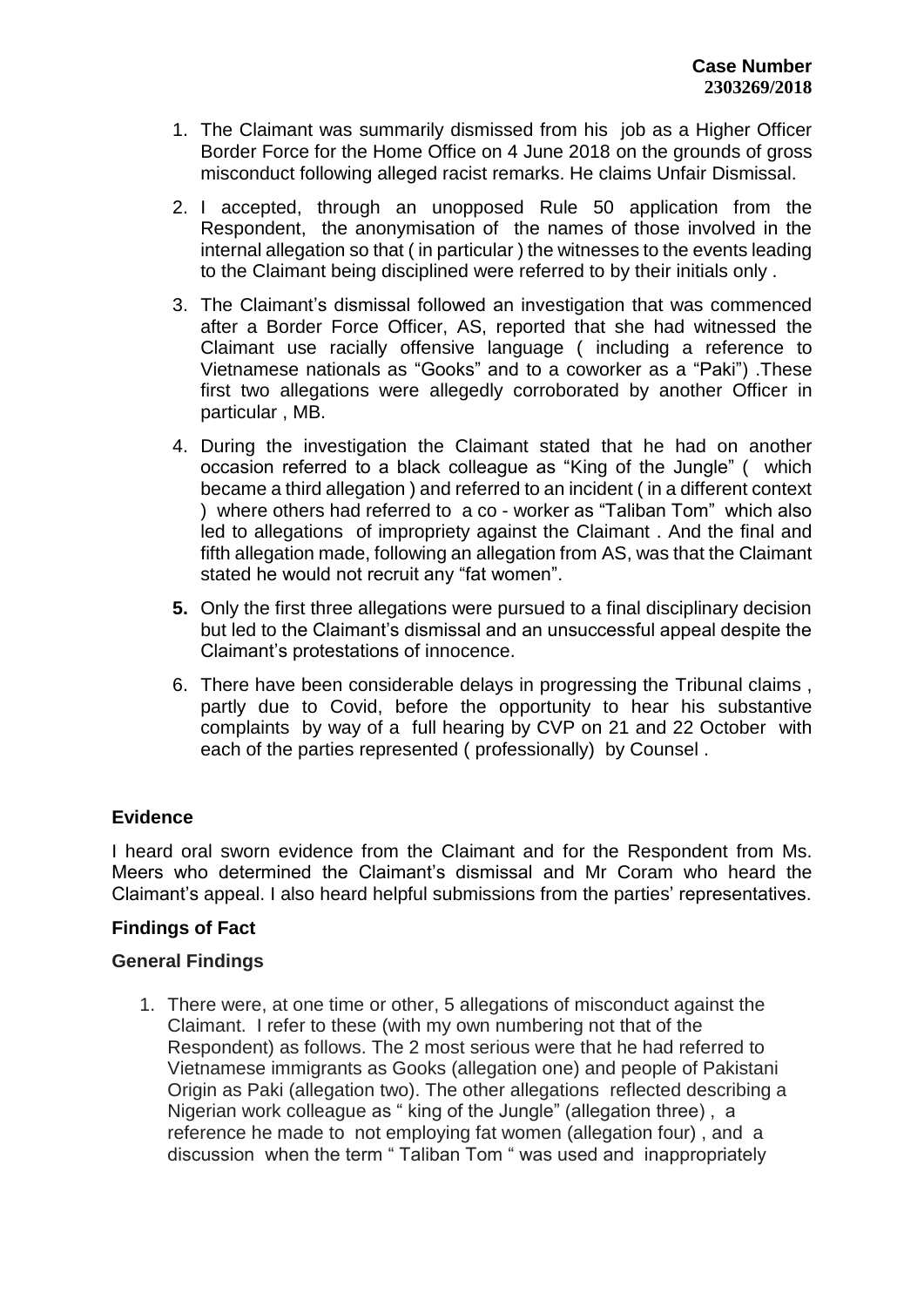discussed (allegation five). Only the first 3 allegations led to disciplinary proceedings and sanction, however.

- 2. Both Respondent witnesses now say that each of the first 2 allegations (but not the third given the disciplining officer's own evidence on this point) would, on their own, have been enough to dismiss the Claimant. However, I find this is not what was said to the Claimant at any time including in the written outcome letters as to the dismissal or appeal. I find that that the decision to dismiss was made on the grounds that all the first 3 allegations had been substantiated (in that the Respondents were satisfied on a balance of probabilities that the Claimant had made all 3 comments ) and there can be no certainty as to what the finding would have been if one or more of the first two allegations had been found unproven .
- 3. The dismissal was on the grounds of (mis)conduct and was effected after a full process involving an investigation, disciplinary hearing, and appeal. And the dismissing officer did feel justified in reaching her decision and was, in her mind, satisfied on a balance of probabilities that the Claimant had made all 3 comments. Although, as I find below, she should not have been.
- 4. As far as the first two allegations are concerned the word " Gook" is a derogatory term predominately and originally used by the US Military during wartime especially during the Korean and Vietnam War and is an offensive term and can certainly be a racial slur. "Paki" to mean a person from Pakistan or South Asia by birth or descent primarily used, when used, in English speaking countries is also offensive and can also be a racial slur. It is also essential that Border Force employees deal professionally and impartially with persons of all nationalities and have an even higher obligation to be sensitive to language used than many other employees.
- 5. So the Respondent was wholly justified in considering disciplinary action when a complaint was received that the Claimant had used these words even if the level of offence , if and when these words are used , will inevitably depend on the context and circumstances.
- 6. There was not, here, a race to find the Claimant guilty and dismiss him. Far from it. There was considerable delay in the process. But I accept that shift patterns and the work demand operationally to include staff availability genuinely accounted for this. And although the Claimant was not given the reasons that the process kept getting extended, he did know of the delay. And there was no hidden agenda or intended prejudice towards the Claimant in respect of that delay.
- 7. On the face of it the Respondent followed a full and fair process involving an investigation, disciplinary and appeal and in accordance with the Home Office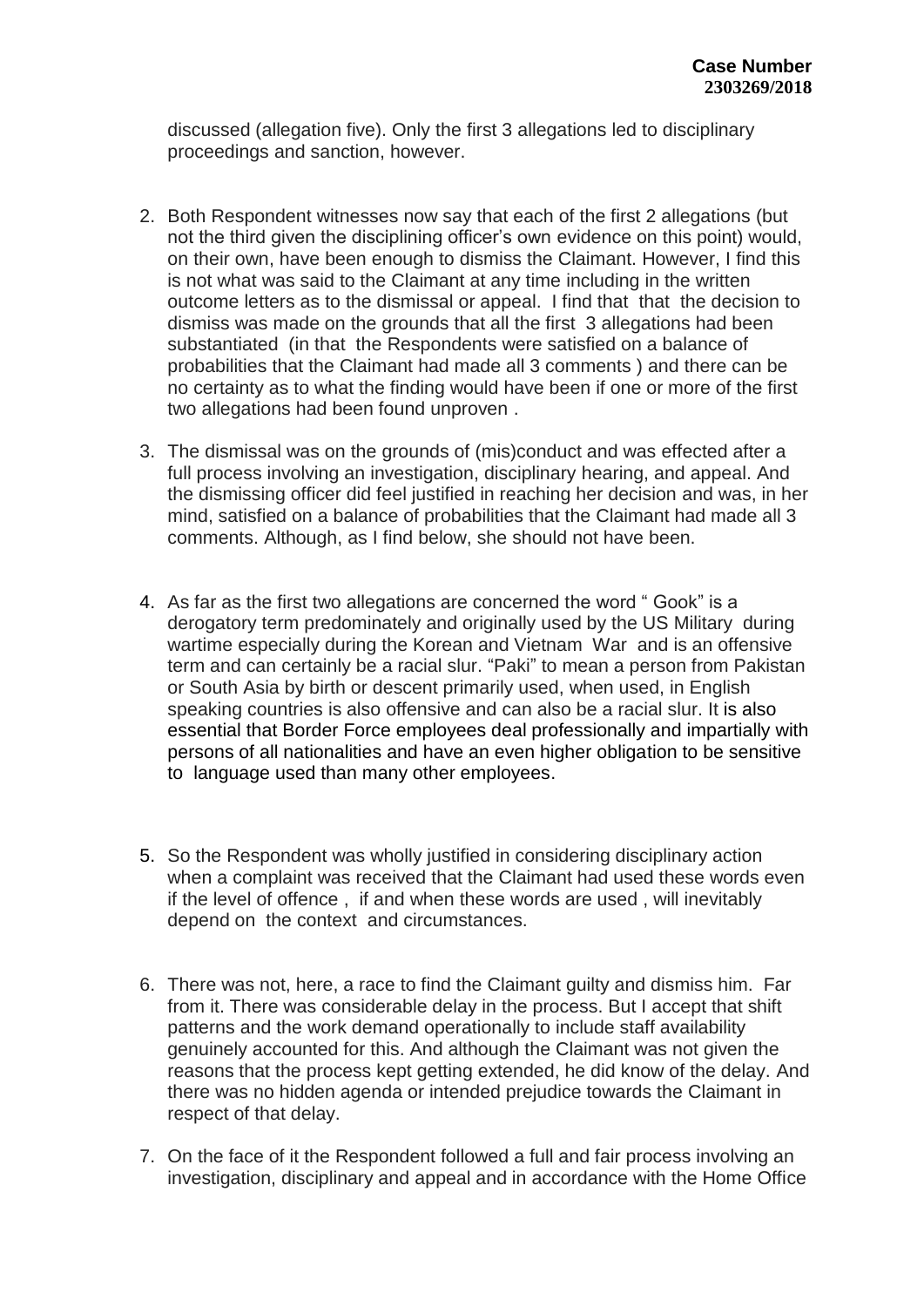procedures. Over a significant period and involving several staff and significant managerial resources. And I accept the Claimant's guilt was not pre judged although my findings below confirm that his defence to the charges was not given the consideration that a fair hearing , given the obvious importance to the Claimant after a career with the Respondent spanning over 2 decades, warranted.

- 8. I do not criticise the fact Ms. Meers was chosen to undertake the disciplinary hearing, nor do I question her independence. Whilst it is common ground she knew the Claimant there is no evidence that she was ill disposed to the Claimant before being appointed to handle the disciplinary, or that she was inexperienced in her job or that she was intending to avoid a full process . But it was not a complete or fair process in practice, and I find there was an air of inevitability about the eventual determination from investigation through to the appeal outcome. I find all involved in that process were too ready to conclude the Claimant was guilty. And as a result, the dismissal officer was at the heart of an unfair process.
- 9. The Respondent criticises the Claimant for inconsistent evidence but this does not accord with my findings as to the evidence as the procedure evolved nor did I find his evidence in this Tribunal other than honestly given and frank. He admitted some fault. And with some tensions in his personal life and his job and indeed career at stake during the disciplinary process it is understandable if he was emotional during that time. Especially as he had to continue working as (rightly) he was not suspended.
- 10.The Claimant does rely just on Respondent witness collusion, nor does he suggest the witnesses wanted him dismissed. He does say the investigation and disciplinary gathered a momentum of its own and I agree. The sensitivities with language and given the Claimant's role and work with, in many cases, ethnic minority and or refugees, migrants and other vulnerable individuals are self-evident. But this made the Respondent not only determined to stamp out inappropriate conduct but also loathe to accept the alternative explanation offered by the Respondent.
- 11.The unfairness of the dismissal case against the Claimant is highlighted when one drills down to the detail and how the Respondent says it concluded, on a balance of probabilities, that the Claimant was guilty of gross misconduct. I make some general findings in this respect and then move onto the 3 allegations that led to the Respondent's decision to dismiss and highlight concerns as the reliability and fairness of that decision.

### **Examples of flaws in the Respondent's procedure**

#### **Investigation**

1. Some 10 weeks passed between the first allegation being reported and the first witnesses being interviewed. There were no notes from the time of the incident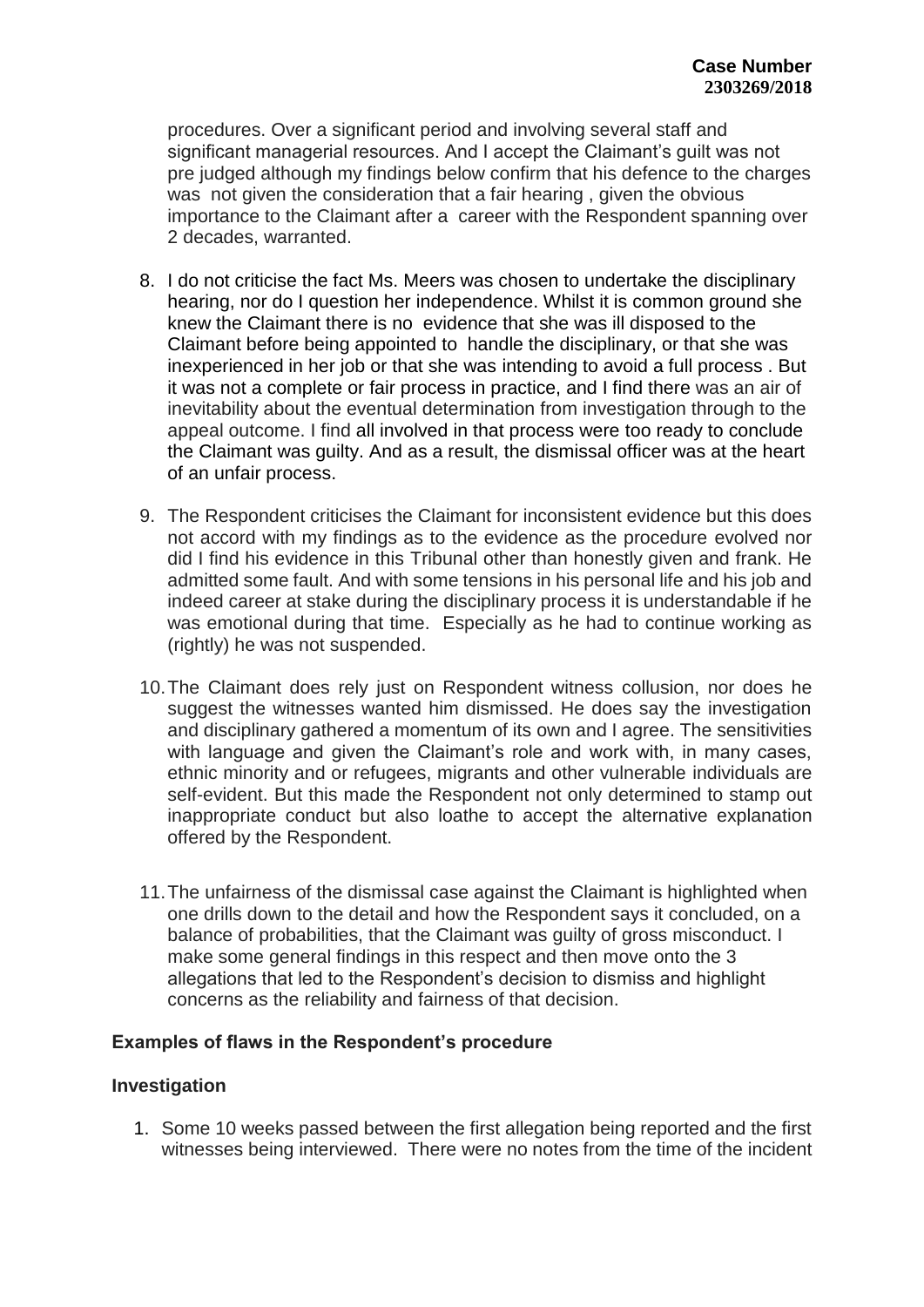and memories had inevitably faded. Clearly the incidents then were not regarded by those involved as warranting immediate complaint.

- 2. Ms. Morgan drew conclusions that were unreliable in part and went beyond her mandate e.g. " if he did not say these things why would he feel the need to keep his mouth shut " when there are many innocent reasons for the Claimant saying this ( to the extent he did ) given the allegations against him for making statements which he denied making.
- 3. Moving from that report to a disciplinary hearing, where the evidence relied on based on interviews carried out by the same Investigating Manager, adds unfairness to the disciplinary procedure.
- 4. When MS, the main witness against the Claimant , said he was confused the defence of the Respondent is that they were not sure what he was confused about. But he was not asked.
- 5. Ms. Morgan as the investigation officer was ready, on all or at least most occasions, to believe the Claimant was at fault rather than give him the benefit of the doubt or at least highlight his version of events.
- 6. Witness summaries were drafted, rather than questions and answers, which appear to include leading questions asked of the witness. Yet the Claimant was constantly denied access to the existing handwritten notes despite the legitimately held belief that the witnesses had been pushed into observations that prejudiced him. In this respect I find the witness statements relied upon by the Respondent were in a different format to that prepared for the Claimant (a more transparent question and answer format).
- 7. Two of the allegations were dropped. The "fat women "allegation was not pursued as part of the disciplinary but could or should have been so why wasn't it? My limited finding on this is that the Respondent was preoccupied with the apparent racist language. Allegation five was different from the rest because it is not a remark alleged to have been made by the Claimant. The phrase Taliban Tom was and is an unacceptable one to use. But the fact the phrase was used at all was raised by the Claimant as a criticism of others. He did not say it. AS and MB who gave evidence to the Respondent criticising the Claimant were alleged to have used the phrase, but the relevance (for this case) is that this was then presented by the Respondent as the Claimant's misconduct. Because he allegedly said such remarks should be saved "for the back of the bus". Implying (they say) an acceptance of the remark if made more privately and so indicative of the Claimant's accepting attitude towards racist comments.
- 8. What was or might be acceptable use of language historically is often not so in the workplace today. The Taliban Tom example illustrates this. The alliteration and juxtaposition of colour and name (the coworker referred to as Taliban Tom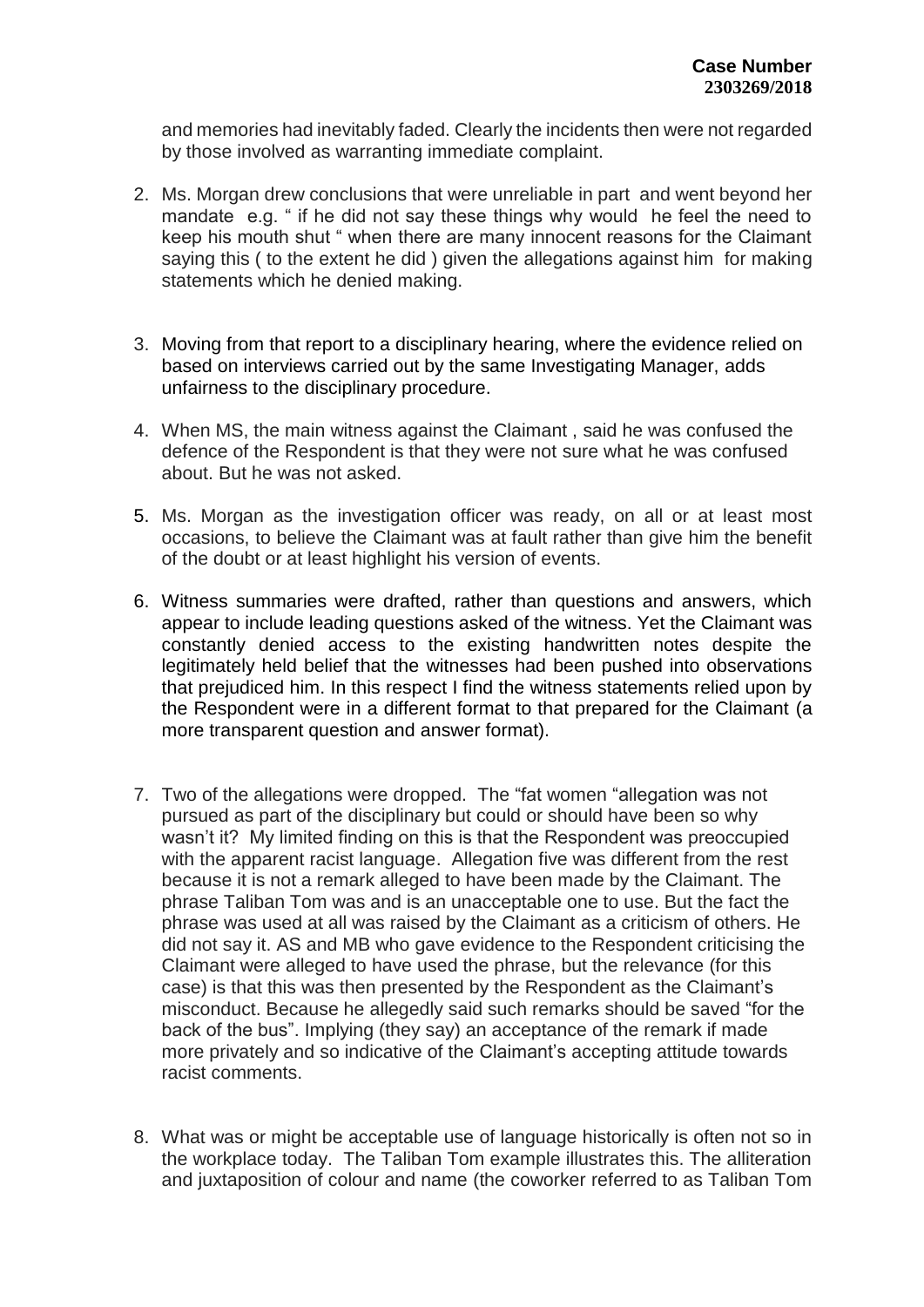apparently had a tan and beard) cannot mask the inappropriate nature of this remark, one to be avoided anywhere, including the back of any bus. But this incident was initially investigated as a criticism of the Claimant not those who had made the remark who were not, seemingly, even asked to explain it. It illustrates a certain bias to the disciplinary process including the investigatory part of it.

## **Disciplinary**

- 9. Obviously, this is the key stage when assessing the fairness of the Claimant's dismissal
- 10.Ms. Meers suggested in evidence that she had taken into consideration other matters which were not part of the investigation report and which were not put to the Claimant. And in particular AS's distress on informing her of the allegations. This was not a matter that was properly put to the Claimant during the disciplinary hearing and should not have been relied on. Once again there is a disparity of fairness here.
- 11. The fact that neither AS or MS got on well with the Claimant was not adequately considered. Having decided they would not have colluded to (as it turned out) ensure the Claimant's dismissal the Respondent looked no further than that. But the possibility they were both mistaken ( which is what the Claimant constantly claimed ) or that ( given AS and MB were close friends ) they had perhaps unwittingly given affirmation to each other , was given little or no weight by the Respondent. Once the Respondent had determined they were not lying there was an assumption that the Claimant was. And if this was not the Respondent's position they failed to explain otherwise.
- 12.Ms. Meers states in the disciplinary outcome letter and own evidence that the Claimant's evidence had either changed or did not support collusion. There is a particular reliance on the Claimant's reference to offending AS and MB. However, as is plain from reading the notes of the Claimant's interview with the instigating officer, any reference to causing offense is preceded by a denial. As a response to the allegation against him e.g. "I did not say that [ but] f I had said it, and they were offended  $-$  as is being suggested, why did they not say something at the time?"
- 13.It is plain that Ms. Meers considered matters which included areas of dispute within the notes without highlighting the conflict in the evidence and justifying why she rejected (and she did reject it ) the Claimant's explanation .

### **Appeal**

14.Mr Coram as the Appeal's officer gave strong and credible evidence but at one time betrayed what I find may have been the underlying narrative when he said (when asked as to unblemished record of the Claimant ) that Mr Gold may have escaped censure on previous instances of inappropriate conduct whilst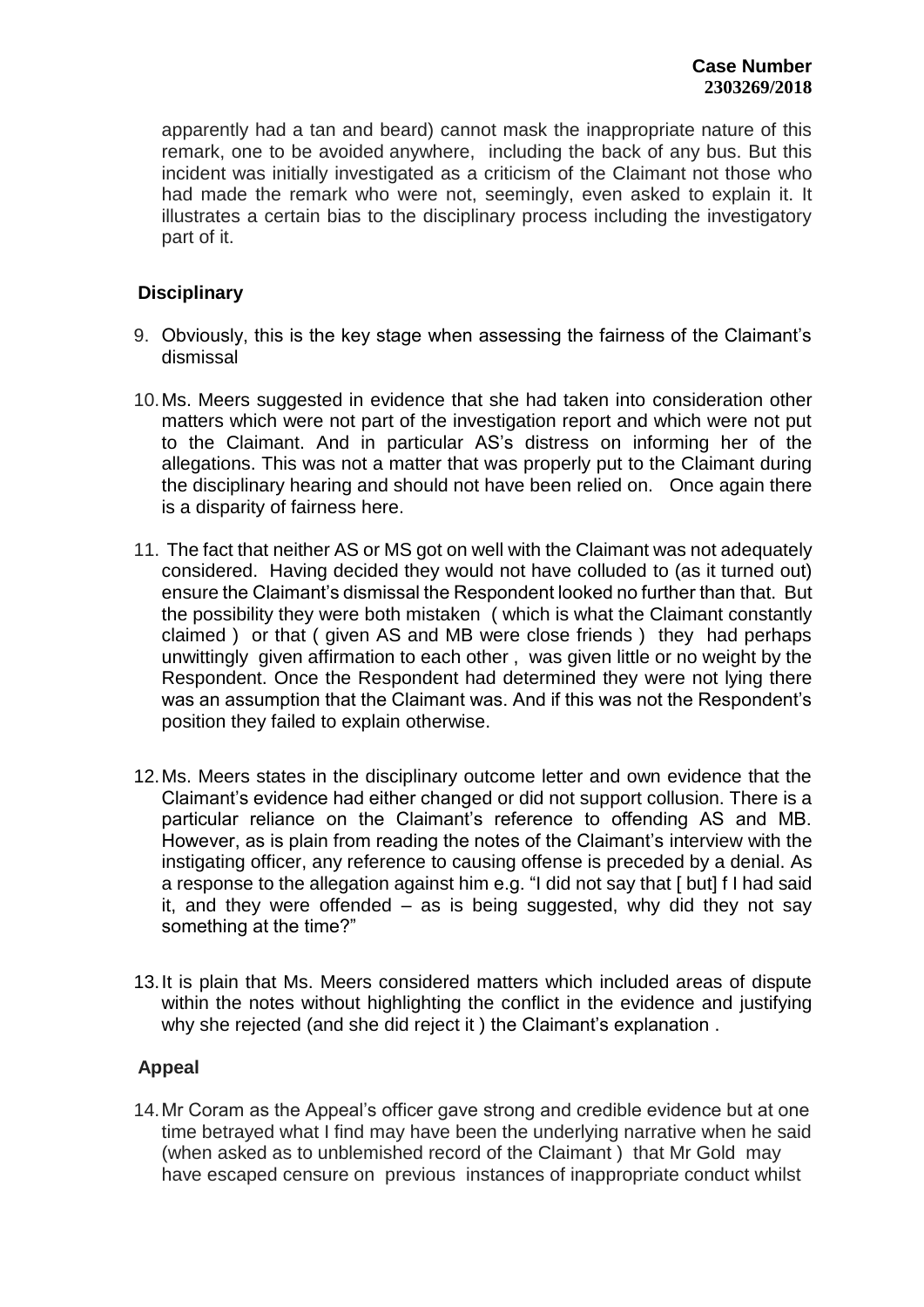working in Dover . Ms. Meers makes a similar inference in her letter of dismissal.

- 15.Whatever instances he might have been referring to , or she might have pointed to , they were clearly not actioned before , nor documented or mentioned at any point until the late stages of Mr Coram's cross examination .And yet were apparently part of the Respondent's thoughts and so part of their agenda ,
- 16.And in supporting the decisions of the disciplining officer on all material points I found that the Respondent's appeals officer was unprepared to find the Claimant innocent or the charges where there was an opportunity not to do so.
- 17.Mr Coram asked Ms. Morgan for witness interview notes and made other queries of her on 9 July 2018. She offered to forward these to him on 15 July but by this time the appeal had been determined, He says he had spoken to her on 9 July in the end but the content of her email of 15 July does not support his and it is clear that there were or at least may have been outstanding matters to consider when the appeal decision was made.
- 18. As a more general point, perhaps none of these points taken alone make the process unfair. But taken together they do especially when one looks at the individual 3 allegations more closely.

### **Allegations**

19.The Respondent accepts that 3 allegations eventually resulted in the Claimant's dismissal. So, in my findings I now focus on some of the flaws in the investigation into (and dealing with) each of these. There is inevitably some duplication with my more general findings above.

### 20.**Allegation one**

*"In early February 2018 you used racist language to describe Vietnamese nationals who you came into contact with whilst you were working in Calais"*:

- a. AS thought, she had heard "Gooks" some time in February 2018 (with no exact date given) but only had that view reinforced by MB's comment that the Claimant *"couldn't say things like that."*
- b. MB did not originally recall having spoken to the Claimant at all after the incident. It was only when it was expressly suggested to him that he said *"couldn't say things like that"* in relation to allegation one (something he had thought he said in relation to allegation two) did he say *"he may well have said that"* .
- c. It was many months after the alleged incident that the Claimant was asked to explain it .The investigation commenced some 3 months after the alleged incident and the disciplinary , all on fact sensitive issues, some 2 months after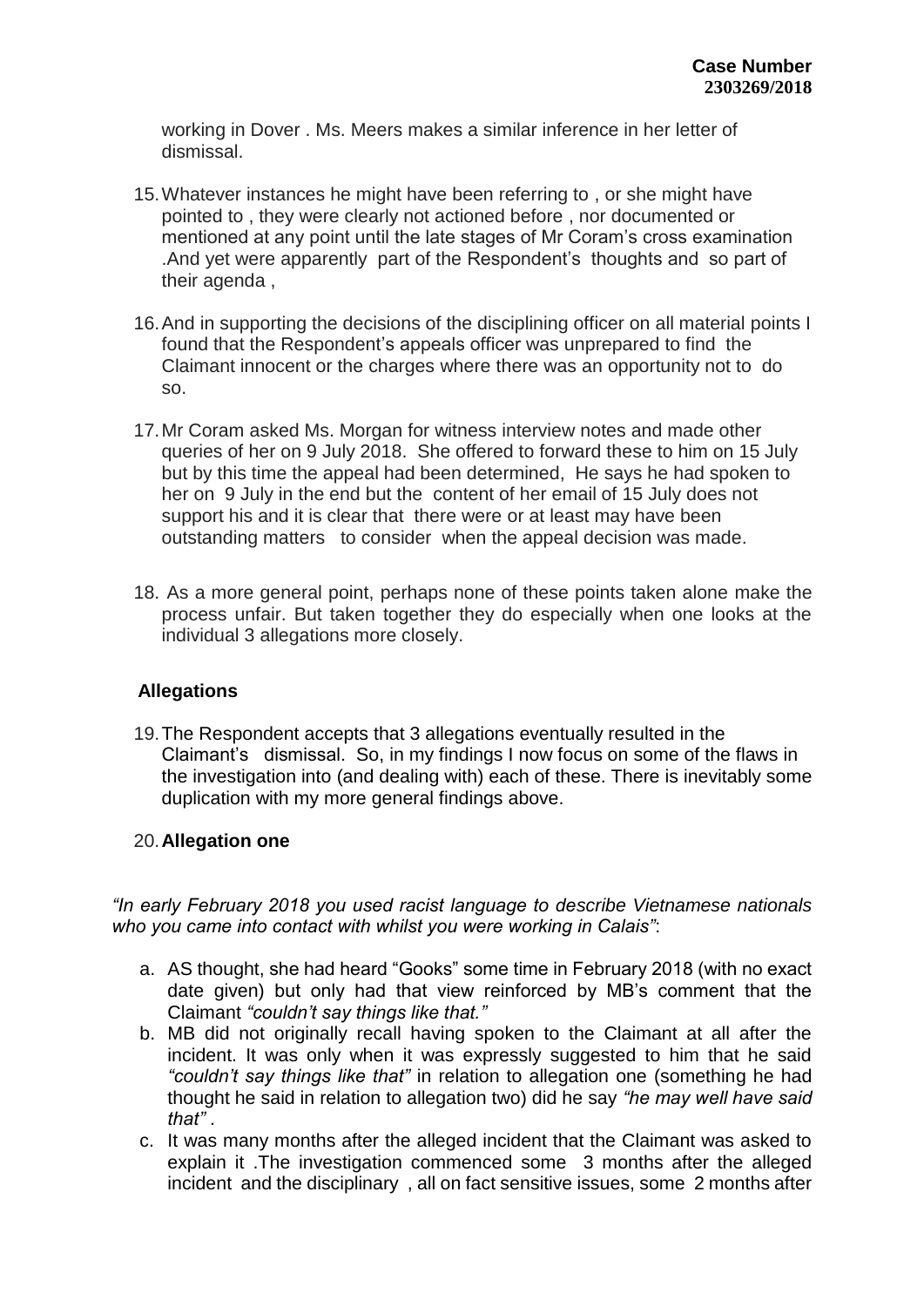that and then without giving him accurate information as to the time and place and context of the allegation.

- d. Both AS and MB wrongly referred to the incident happening in the freight shed with additional description as to where the Vietnamese were within the shed. Ms. Meers subsequently accepted that the incident cannot have happened in the shed. The Claimant presents this as evidence of collusion. Whilst this may or may not be the case my finding is that it shows part of the evidence on which the Respondent, through Ms. Meers, reached her decision was unreliable. Perhaps the witnesses were simply mistaken as to the comment itself as they were clearly mistaken as to where and when the comment was made. But this inconsistency is relevant to whether the remark was said at all and it needed investigating further. A point which, on questioning by me, Ms. Meers either failed to grasp or chose not to do so. In her dismissal outcome letter of 4 June 2018 she actually said the fact there were Vietnamese nationals detected in Calais on the morning in question added weight to the witness evidence effectively ignoring the fact those same witnesses both stated the alleged comment was made in a location where the comment " could not have taken place " .
- e. Ms. Meers stated "there is no evidence of collusion "but whether there was or was not it clearly erroneous to say there is no evidence at all given the point in d) above. And when Ms. Meers said the minor discrepancies in the accounts by MB and AS indicated they were being truthful , this repeats the pattern I have found of ignoring or at least giving scant weight to the Claimant's legitimate points of complaint and giving consistent (and not always justified ) credence to the opposite view wherever possible .
- f. There is inadequate evidence that the Claimant came into close contact with the Vietnamese nationals he is meant to have insulted.
- g. When the Claimant apologised for giving possible offence, Ms. Meers suggested this was evidence of guilt even though the Claimant had preceded such statement with a denial that he had said anything which could or should cause offence. Yet that detail was not mentioned in the dismissal letter.
- h. Ms. Meers brought into her dismissal letter (a theme echoed by the appeals officer) references to a history of behaviour "without here being any evidence whatsoever of unacceptable conduct when the Claimant was working in Dover / historically.

# 21.**Allegation two**

### *On 7th March 2018 you referred to a Home Office colleague as a "Paki"*.

- a. The Claimant's position was that, during a conversation about SAG's nationality, he may have said "Pakistani" but denied using the word "Paki". If he had said Pakistani, there can be no legitimate criticism of him.
- b. The notes of the Claimant's interview with Ms. Morgan were materially different to that which the Claimant, and his representative, recollected. One key difference was in relation to whether the word *"generally"* or *"genuinely"* was said in the context of using the word Paki rather than Pakistani. Both the Claimant and his representative Mr Harding categorically stated the Claimant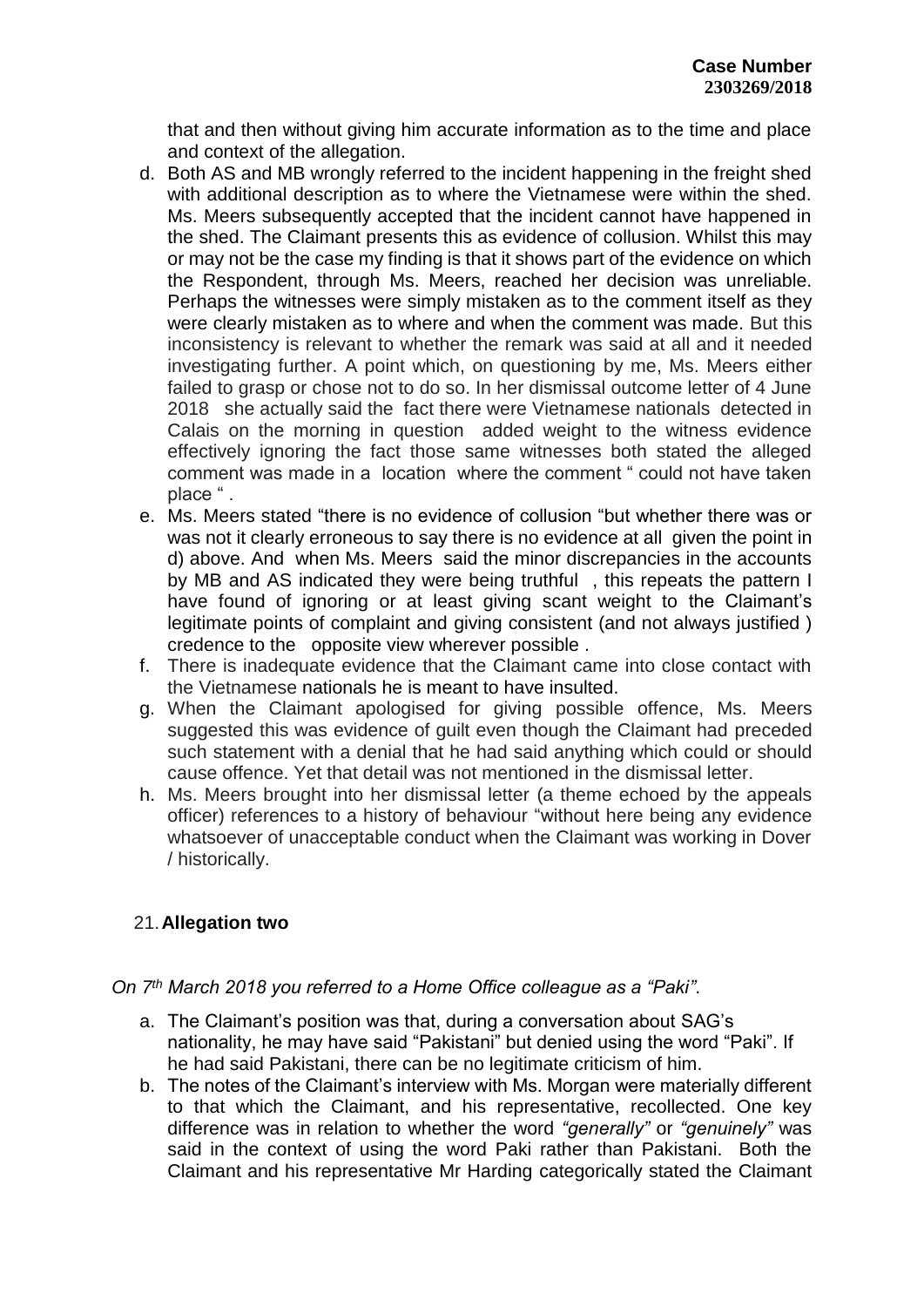said "genuinely. "The handwritten notes of the note taker appear to have been altered when addressing this point. No explanation for the addition of words in the notetaker's note has been provided. And although Ms. Morgan's shorter form note states she thought the Claimant said he would not " generally " [use the word Paki] with the obvious inference that he might on occasion do so , she does not set out the difference of opinion in the investigation report with the self-evident consequence that the disciplinary officer may have the same impression as clearly formed by Ms. Morgan. And if Ms. Meers did not have this impression, and or did balance the conflicting evidence, why not say so and explain the fact she presumably did not believe the Claimant? In her dismissal letter the key conflict is not mentioned at all.

- c. Whether there was or was not background noise (which the Claimant stated would have made it difficult for any remark to be accurately overheard) was not sufficient investigated. In fact it was not investigated at all and , given the fact background noise was likely on busy roads near the ports , I agree with the Claimant's representative when she states that if the Respondent had no evidence on the point this should have prompted them to get some , not simply conclude there was none and so to the Claimant's detriment.
- d. This was not something discussed with the Claimant at the disciplinary hearing. This internal discrepancy plainly reflects the need for some investigation to have been done before determining that AS would not have misheard and relying on her recollection, which included the fact that it was not noisy.
- e. In finding allegation 2 proven the disciplining officer relied in part on the Claimant failing to report racist language used by both witnesses testifying against him. Even where others might have been legitimately criticised Ms. Meers chose to turn this round against the Claimant.

# 22.**Allegation three:**

## *The Claimant described a colleague of an ethnic minority as being "King of the jungle"*.

- a. The Claimant had volunteered information about the third allegation but rather than being given credit for this he found this turned against him too.
- b. This remark could amount to discriminatory language depending on the circumstances. The Claimant accepted this and is right to do so and I find his representative's argument to the contrary unconvincing. It is partly about perception and partly about context. And, for instance, if accompanied by gestures and or aggression it could be very offensive. But it can also be totally incident of offence meant or given.
- c. The evidence was, and is, inconclusive. On the one hand WB to whom the Claimant referred was a Black Nigerian man and might have taken offence. On the other hand, the Claimant was clear that no-one present had taken offence. Indeed no one had reported it, and such a remark ( bearing in mind the king of the jungle is normally regarded as a lion after all ) can be innocent of any offence if referring , for instance , to the king pin in a hierarchy , as the Claimant suggests. But in her findings Ms. Meers does not seem to countenance an innocent explanation for the remark made.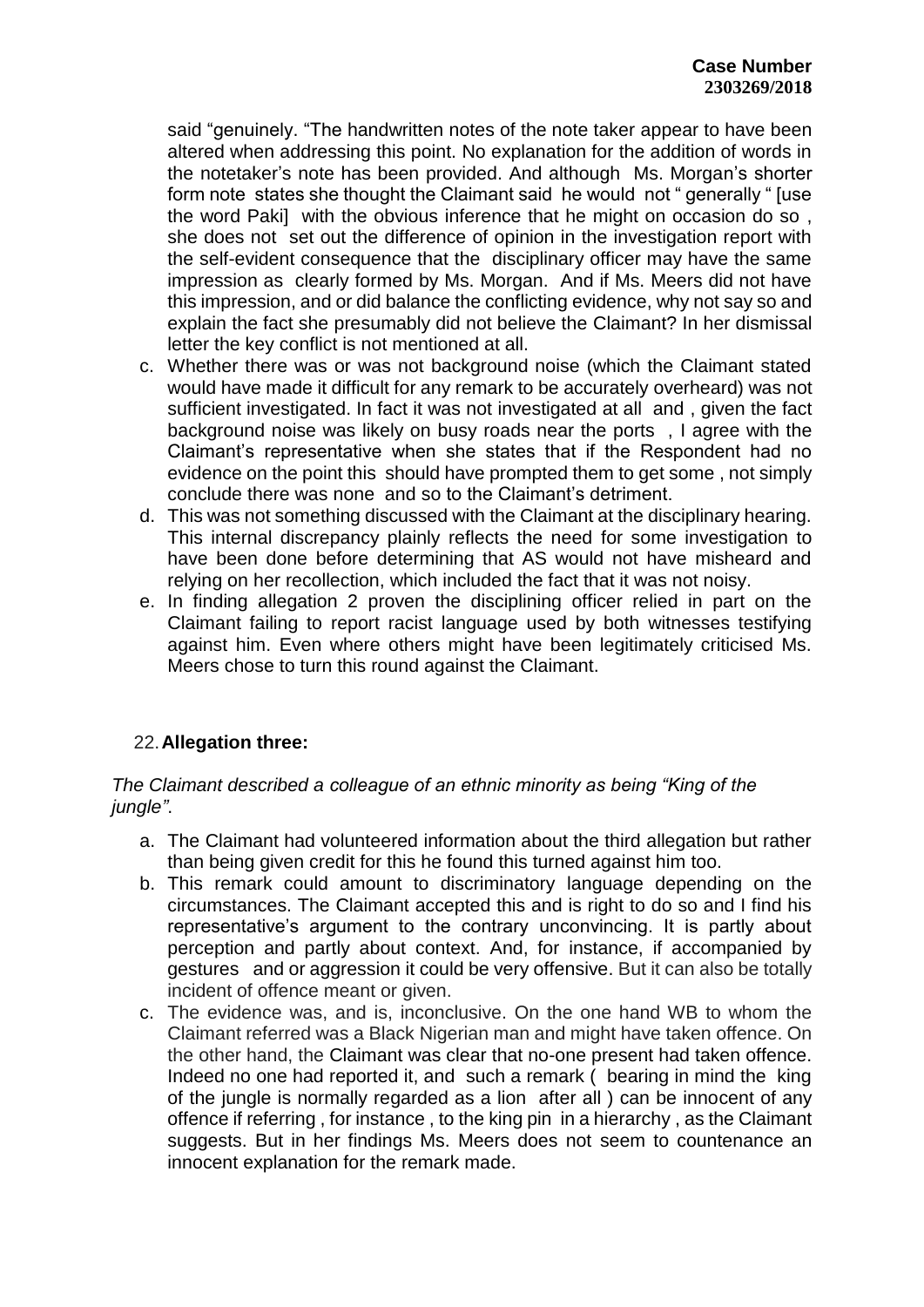- d. What she did do was say "it was clear from the reaction of others who winced that the comment was racist and as such caused offence ".But this is not supported by the evidence .Who winced? The Claimant had certainly denied this and neither the investigating officer Ms. Morgan nor Ms. Meers attempted to determine where the truth lay preferring instead to adopt the evidence that supported the charge without further investigation.
- e. In any event the Respondent accepts that there had been a lack of investigation into the context of the remark being made.
- 23.Essentially, there appears to have been insufficient concern to make the procedure fair for this employee , The focus was , whilst attempting to follow Home office procedure, to find fault with the Claimant and either ignore or give no or little credence to his alternative explanation . There was no obvious attempt to step back and consider the overall fairness of procedure. The overall feeling one has , I have , is that the Claimant had no chance of establishing his innocence and the die was cast at an early stage even though I also accept the position was not pre judged in that the position was determined in advance . It was simply that the bar was set too high, unfairly so, for the Claimant to prove his innocence.
- 24.The distinction here I might draw is between someone who was falsely accused in the knowledge his defence would be denied ( not the position here ) and someone whose accusers were or may have been mistaken but where the employer were prepared to believe them even where there were disparities and concerns as to their evidence given ( as was the case here ). Once the allegations had been made the Respondent was reluctant to find any explanation for them other than a damning one showing the Claimant at fault and , most significantly , came to what it says was a decision to dismiss ,on a balance of probabilities as to the Claimant's guilt ,without the balancing act one would expect to see in a considered and fair analysis of the evidence. Especially by a large well-resourced organisation. I appreciate this was an internal matter not a court room determination but the Claimant's own explanation and or defence was brushed aside time and time again in favour of the witnesses who spoke against him. And unfairly so.

# **LEGAL FINDINDS of contract**

### **The Issues**

- What was the reason, of it more than one reason, the principal reason for dismissal?
- If the Claimant was dismissed for a potentially fair reason, did the Respondent act reasonably in treating the reason as sufficient for dismissing the Claimant?
- Did the Respondent have a genuine belief that the Claimant was guilty of misconduct?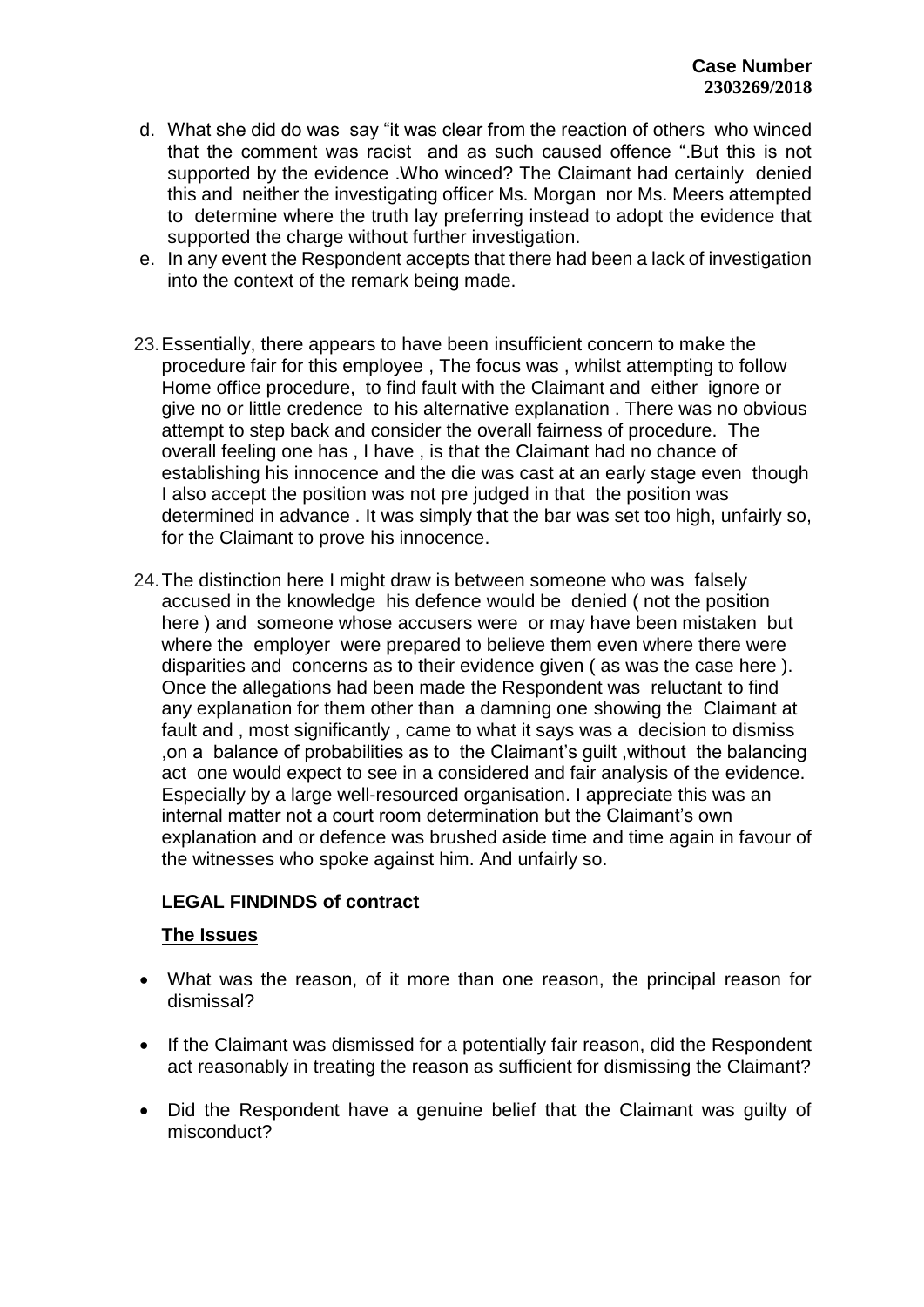- If so, did the Respondent have reasonable grounds for that belief (considering whether as much investigation as was reasonable in the circumstances had been undertaken)?
- Was a fair disciplinary procedure adopted?
- Was dismissal within the range of reasonable responses?
- Remedy if appropriate.

## **The Reason for the Dismissal**

25.The reason for the dismissal was conduct and so a potentially fair reason under s 94 (2) (b) ERA 1996.

### **Dismissal Reasonable in all the Circumstances**

26.The Respondent has however failed to show the dismissal was fair for the reasons highlighted above. In particular the willingness to believe the witnesses' versions of events without analysis and or a full enough investigation and or an unwillingness to believe the Claimant's version of events.

The Respondent's Counsel rightly states that :

*"If the Home Office discharges that burden, the Tribunal must consider whether in the circumstances the Home Office acted reasonably or unreasonably in dismissing Mr Gold.*

*The relevant questions are whether Ms Meers in fact believed that Mr Gold was guilty of misconduct; whether she had reasonable grounds on which to sustain such belief; whether a reasonable investigation had been carried out; and whether dismissal was within the range of reasonable responses.*

*The question of whether the disciplinary process was fair requires consideration of the process as a whole. It is possible for any unfairness at the dismissal stage to be cured by an appeal."*

27.However, I have found that although Ms Meers had a belief as to the Claimant's guilt, she did not have reasonable grounds , in view of the flaws identified in the disciplinary process in particular, to reach that conclusion. And the appeal was not a rehearing (as confirmed by Mr Coram) so could not cure these defects to the extent he recognised them as defects. And in any event, he did not. Indeed, he himself having sought further information from Ms Meers then failed to follow that through before making his decision . All those involved for the Respondent believed they had enough to show gross misconduct and make a summary dismissal . They did not judge from the position of a reasonable employer.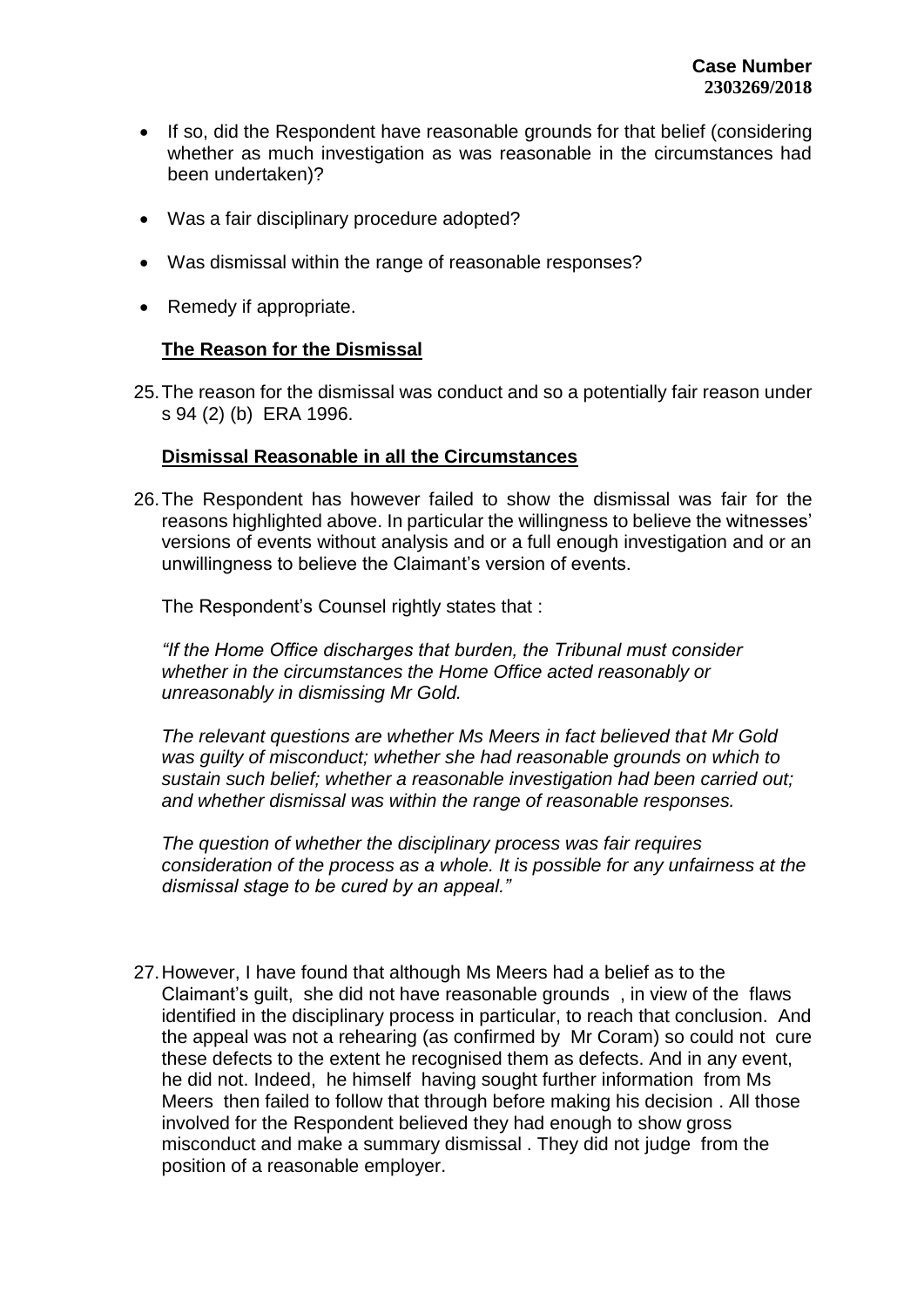- 28.I remind myself that I am not to substitute my opinion for that of the Respondent. But I do not believe the Respondent acted within the range of reasonable responses open to it in this matter. I have found that the investigation had a momentum of its own and a certain inevitability of outcome. And although the disciplinary and appeals office believed that they acted in good faith they were, in particular Ms. Meers as the disciplining officer, too ready to believe the Claimant's guilt. In doing so his version of events and the possibility of him having told the truth was given insufficient weight and or insufficiently investigated. And this was unfair especially given the fact the Claimant's whole career was on the line after a 23 years unblemished record. The Respondent was too ready to give the witnesses against him the benefit of the doubt and too reluctant to do the same for the Claimant and although one cannot expect a perfect procedure for any dismissal a reasonable employer owes it to any employee , certainly a long service employee in a managerial position, to identify and examine closely any flaws in the accusations made .And I have found that they either did not do so or did so insufficiently. And so the Respondent has not discharged the burden of showing a fair dismissal even if it was a potentially fair one.
- 29.Moreover, in so far as it was considered, to the extent the Claimant failed to recognise the impact of his language, training could and should have been considered. This would have reflected the stated purpose of the disciplinary procedure and certainly the jump to dismissal was disproportionate on the evidence available and outside the range of reasonable responses open the Respondent and so was unfair.

### **Remedy**

#### 30.**Compensatory awards for unfair dismissal**

Section 123 ERA provides that the amount of a compensatory award for unfair dismissal shall be such amount as the Tribunal considers just and equitable in all the circumstances having regard to the loss sustained by the complainant in consequence of the dismissal in so far as that loss is attributable to action taken by the employer.

s123(4) ERA provides that in ascertaining the loss referred to under subsection (1) the Tribunal should have regard to the action taken by the employer.

Section 123(4) ERA provides that in ascertaining the loss referred to under subsection (1) the Tribunal shall apply the same rule concerning the duty to mitigate loss as applies to damages recoverable under the common law of England and Wales.

The duty to mitigate is for a Claimant to take reasonable steps to mitigate their loss. This is an issue of fact for a Tribunal to determine, with the focus being on the individual's particular circumstances. The onus of showing a failure to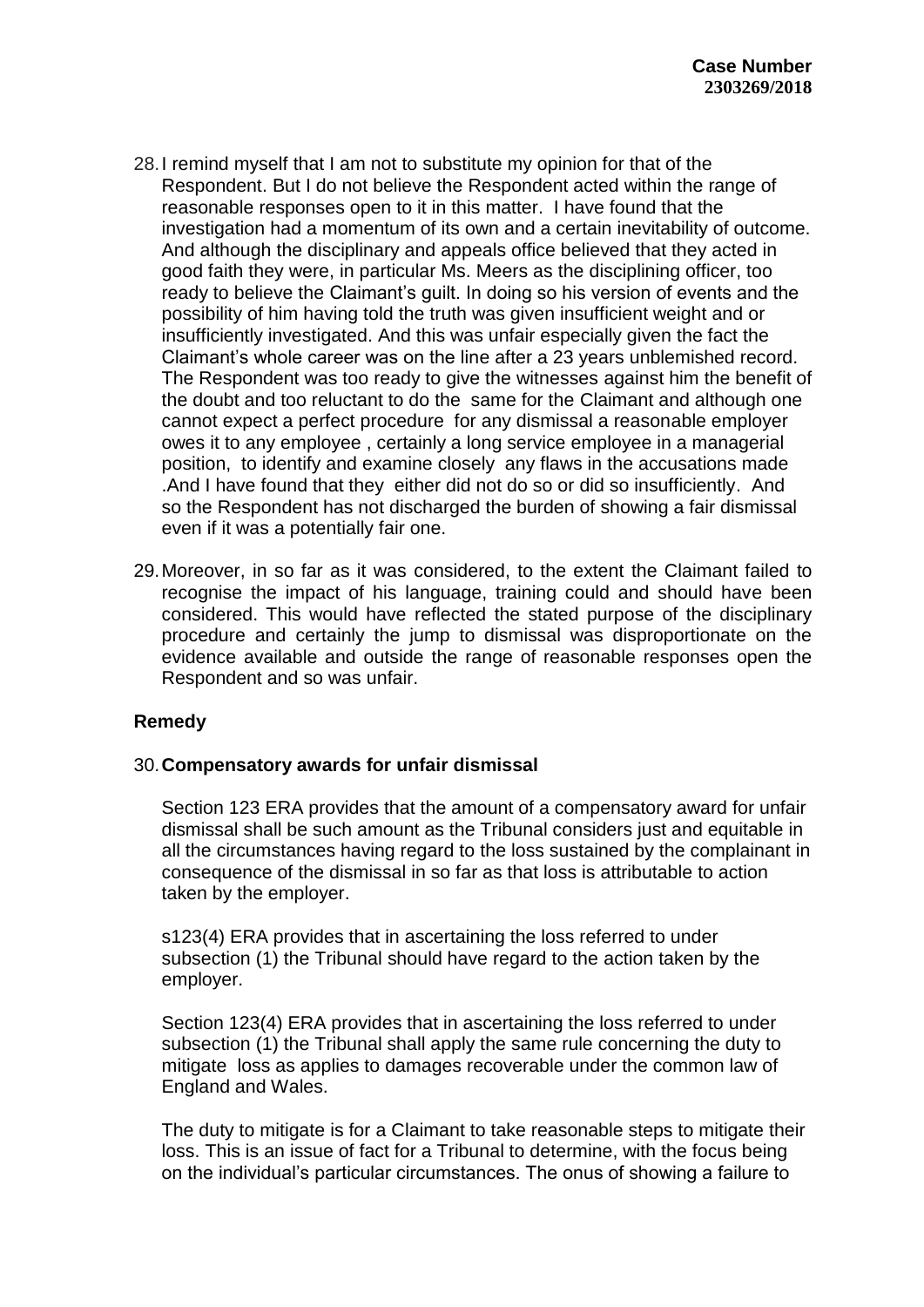mitigate lies on the employer as the party who is alleging that the employee has failed to mitigate his losses.

If a Tribunal finds that an employee has failed to take reasonable steps to mitigate their losses it needs to consider what the likely outcome would have been if the Claimant had taken reasonable steps to mitigate their losses.

A loss of earning claim will be based on the net earnings of an employee.

#### 31.**Adjustment of awards**

Section 207 of the Trade Union and Labour Relations (Consolidation) Act 1992 ("TULCRA") provides that in any proceedings before an Employment Tribunal any code or practice issued by ACAS shall be admissible in evidence, and any provision of the code which appears to the Tribunal to be relevant to any question in the proceedings shall be taken into account in determining that question.

Section 207A(3) TULCRA provides that inter alia :

"(3) if, in the case of proceedings to which this section applies, it appears to the Employment Tribunal that  $-$  (a) the claim to which the proceedings relate concern a matter to which a relevant Code of Practice applies, (b) the employee has failed to comply with the Code in relation to that matter, and (c) that failure was unreasonable then the Employment Tribunal may, if it considers it just and equitable in all the circumstances to do so, increase any award it makes to the employee by not more than 25 percent."

#### 32.**Decisions on Remedy**

The position is made more straightforward by the fact that the Claimant's Schedule of Loss is largely agreed . He claims £ 28,015.12 reflecting the fact he obtained alternative employment on 1 September 2018 only a few months after being dismissed by the Respondent.

I heard submissions from both parties on remedy and make these findings

33.There is no justification for an adjustment under s207 TULCRA here. I have found the Respondent did not unfairly delay the disciplinary process and , to the extent they were at fault for not providing handwritten notes prepared by the investigating officer to allow the witness statements to be further analysed my findings on this are related to the substance of the decision on liability by reference to S98(4) ERA 1996 rather than a suggestion that the Respondent failed to substantively comply with the ACAS Code of Practice. They did interview witnesses and did provide the Claimant with written statements as well as considering his own.